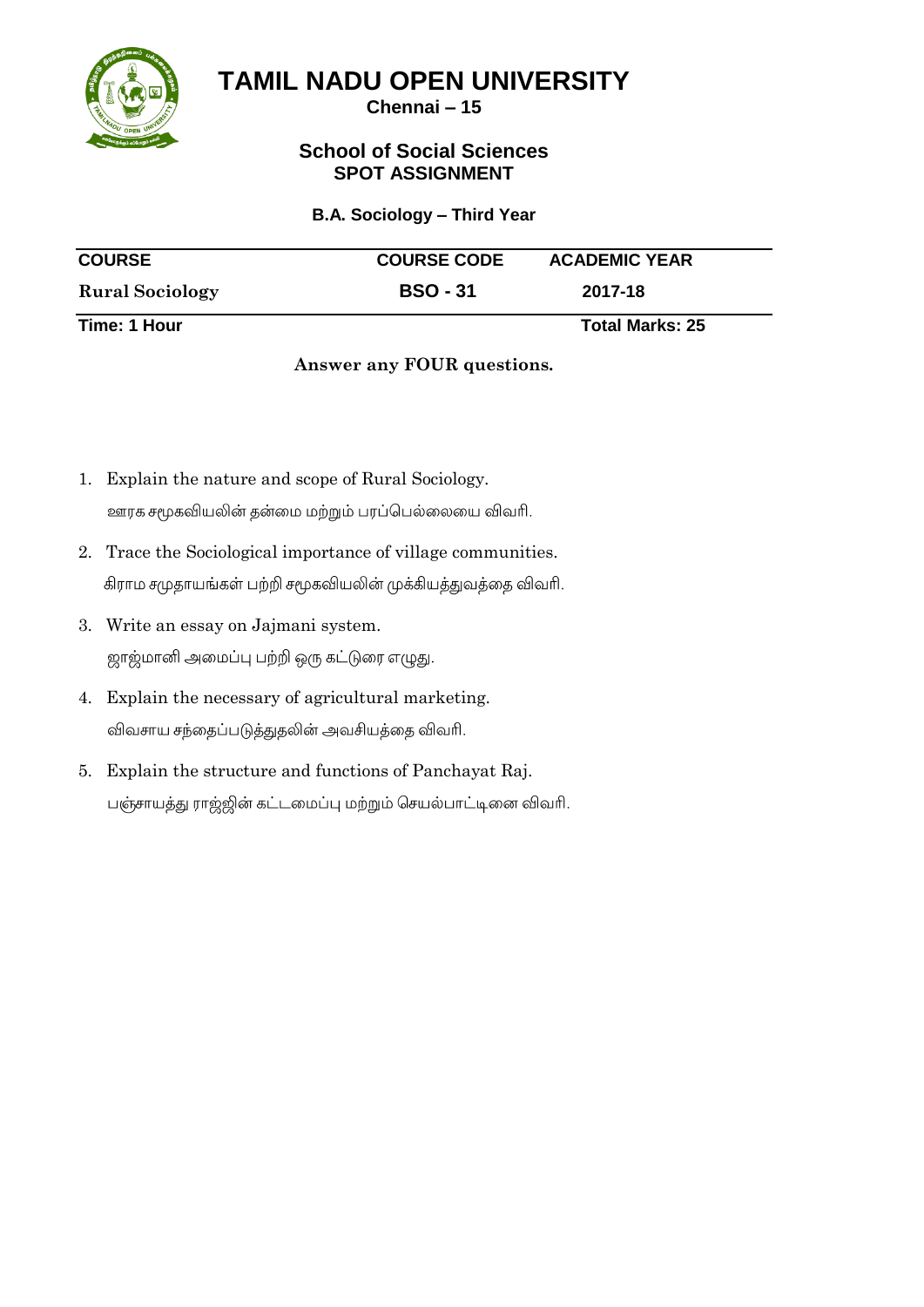

**Chennai – 15**

## **School of Social Sciences SPOT ASSIGNMENT**

## **B.A. Sociology – Third Year**

| <b>COURSE</b>   |                        | <b>COURSE CODE</b> | <b>ACADEMIC YEAR</b> |  |
|-----------------|------------------------|--------------------|----------------------|--|
| Urban Sociology |                        | <b>BSO - 32</b>    | 2017-18              |  |
| Time: 1 Hour    | <b>Total Marks: 25</b> |                    |                      |  |

## **Answer any FOUR questions.**

1."Urbanism is a way of life" – Comment.

,<br>"நகரீயம் ஓர் வாழ்க்கை முறை" — விவாதிக்க.

- 2.Elucidate the importance of sector theory. பகுதிக் கோட்பாட்டின் முக்கியத்துவத்தை விவரி.
- 3.Write an essay on urban religion. நகர மதம் பற்றி ஓா் கட்டுரை எழுது.
- 4.Portray urban neighbourhood. நகர அண்டை வீட்டாரை சித்தரிக்க.
- 5.Describe the role of Slum Clearance board in urban planning.நகரத் திட்டமிடலில் குடிசை மாற்று வாரியத்தின் பங்கினை விவரி.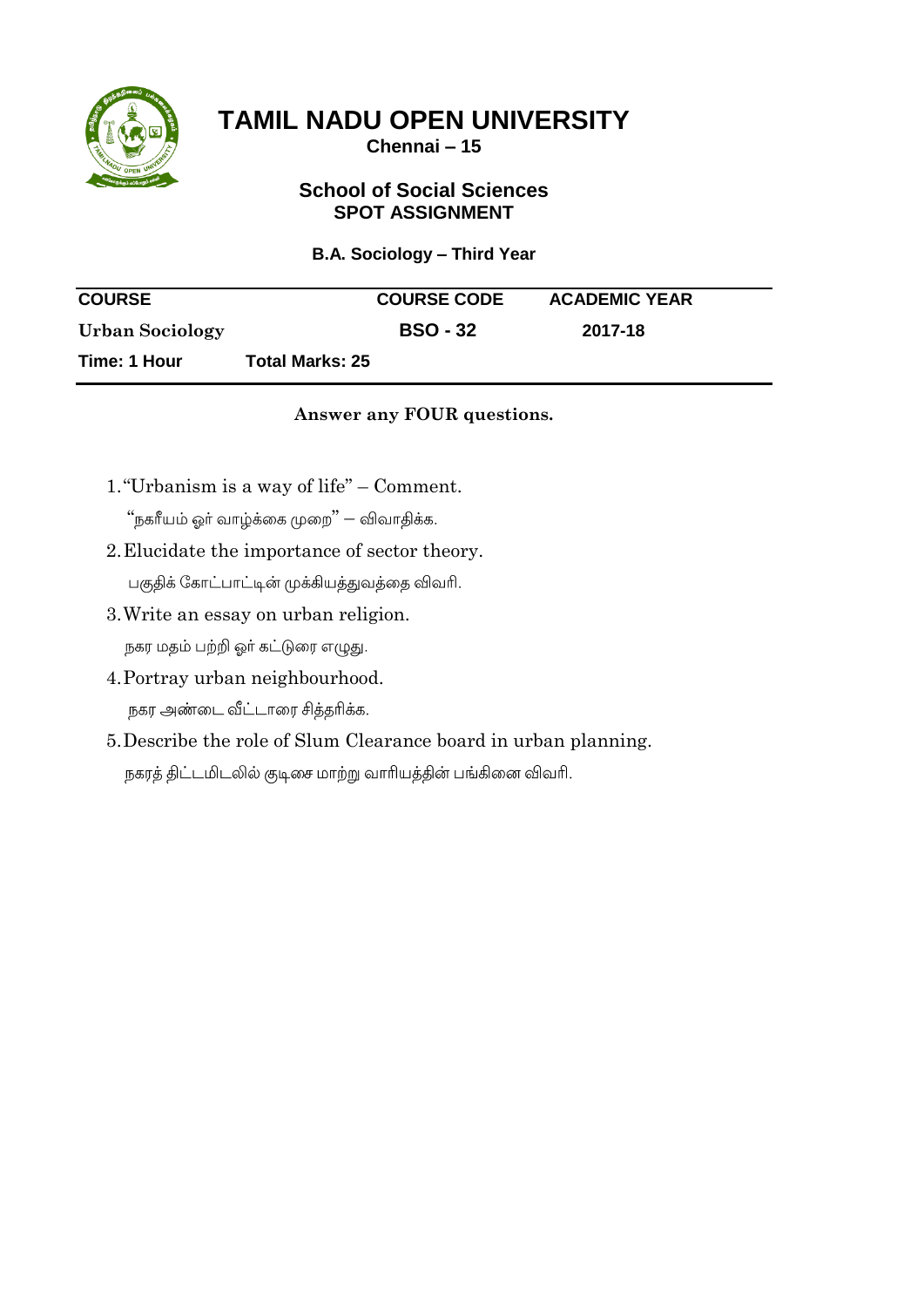

**Chennai – 15**

## **School of Social Sciences SPOT ASSIGNMENT**

#### **B.A. Sociology – Third Year**

| <b>COURSE</b>               | <b>COURSE CODE</b> | <b>ACADEMIC YEAR</b>   |
|-----------------------------|--------------------|------------------------|
| <b>Industrial Sociology</b> | <b>BSO - 33</b>    | 2017-18                |
| Time: 1 Hour                |                    | <b>Total Marks: 25</b> |

## **Answer any FOUR questions.**

1. Explain the relationship between Industrial Sociology and other Social Sciences. தொழிற் சமூகவியலுக்கும் மற்றும் பிற சமூக அறிவியல்களுக்கும் உள்ள தொடா்பினை

விவரி.

2."Factory as a system of production" – Comment.

"தொழிற்சாலை ஒரு உற்பத்தி முறை" — விவாதிக்க.

3. Explain the bureaucratic theory of industrial organizational analysis.

தொழில் ஸ்தாபன பகுப்பாய்வில் அதிகாரத்துவ கோட்பாட்டினை விவரி.

4. Explain the role of trade unions in the industry.

தொழிற்சாலையில் தொழில் சங்கங்களின் பங்கினை விவரி.

5. Describe the types of industrial disputes.

தொழிற்துறை தகராறுகளை தீர்த்து வைப்பதன் வகைகளை விவரி.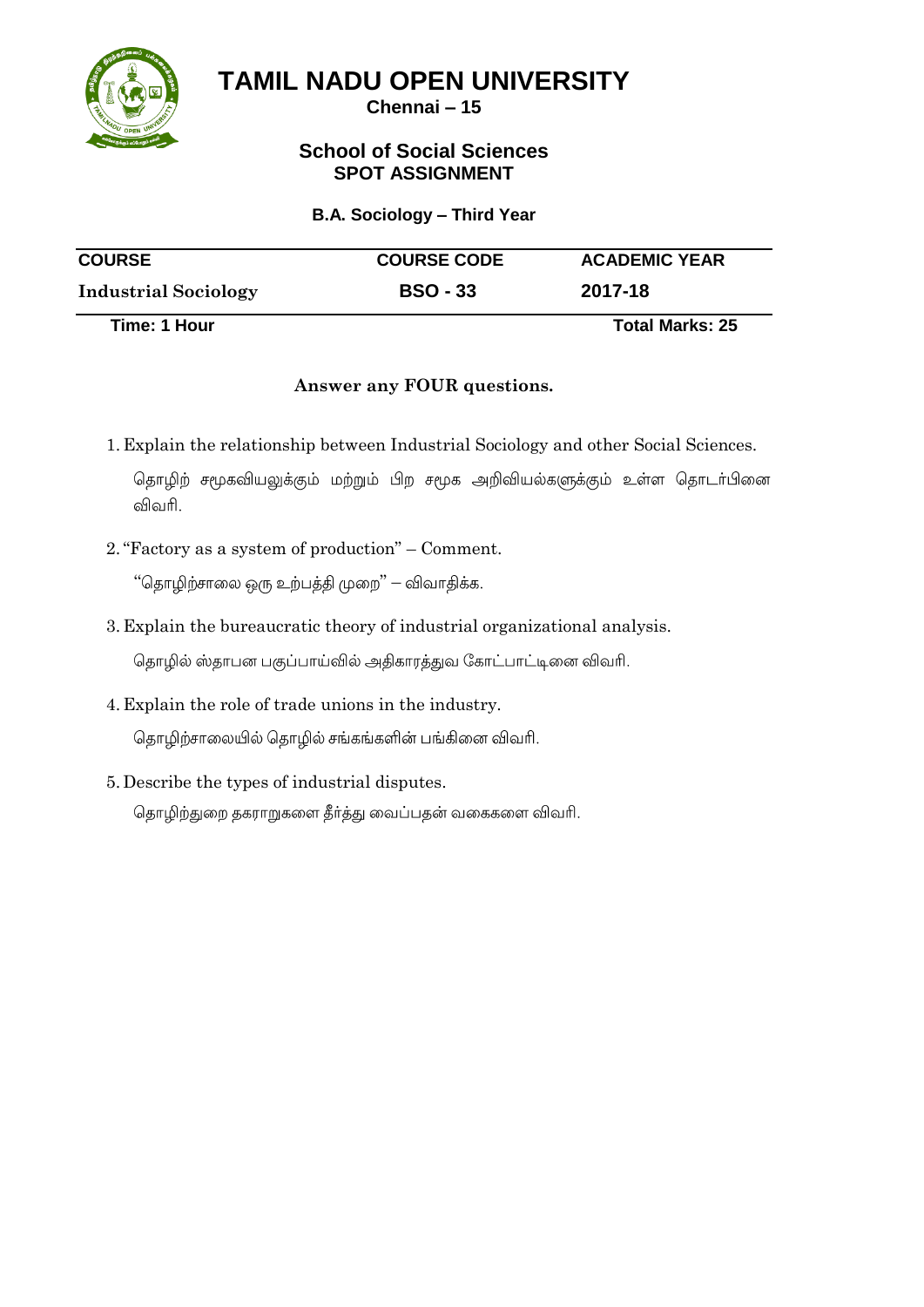

**Chennai – 15**

## **School of Social Sciences SPOT ASSIGNMENT**

#### **B.A. Sociology – Third Year**

| <b>COURSE</b>             |                        | <b>COURSE CODE</b> | <b>ACADEMIC YEAR</b> |
|---------------------------|------------------------|--------------------|----------------------|
| Social Movements in India |                        | <b>BSO - 34</b>    | 2017-18              |
| Time: 1 Hour              | <b>Total Marks: 25</b> |                    |                      |

#### **Answer any FOUR questions.**

- 1. Explain the various types of social movements in India. இந்தியாவில் சமூக இயக்கங்களின் பல்வேறு வகைகளை விவரி.
- 2.Write an essay on Arya Samaj.

ஆரிய சமாஜ் பற்றி ஒரு கட்டுரை எழுது.

- 3. Elucidate the ideology, leadership and achievement of SNDP movement. எஸ்.என்.டி.பி. இயக்கத்தின் கொள்கை, தலைமைத்துவம் மற்றும் சாதனைகளை விளக்கு.
- 4.Trace the origin and development of Telegana movement. தெலுங்கான இயக்கத்தின் தோற்றம் மற்றும் வளர்ச்சியினை விவரி.
- 5. Explain the importance of environmental movement in India.இந்தியாவில் சுற்றுப்புற இயக்கத்தின் முக்கியத்துவத்தை விவரி.